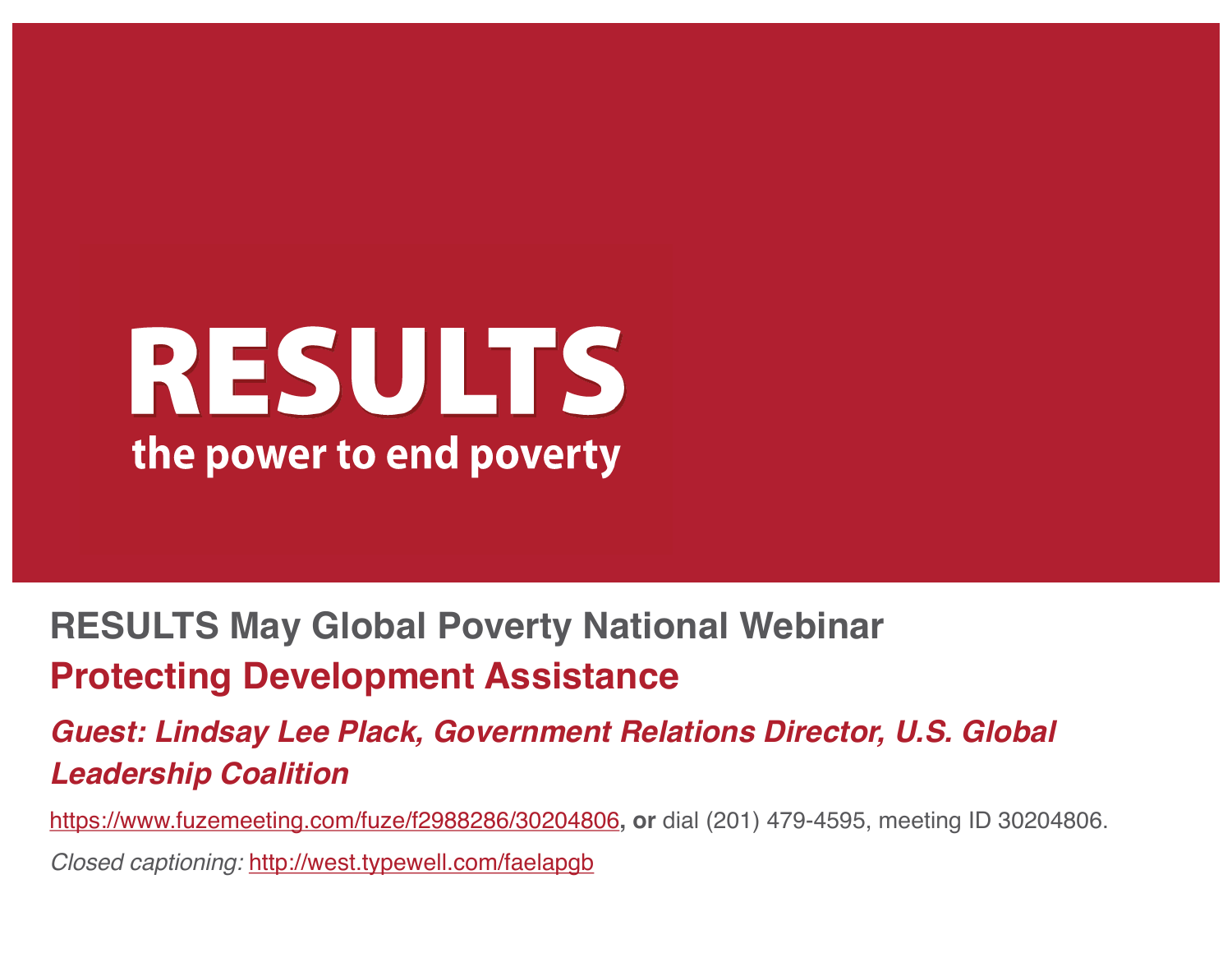### **Welcome from Joanne Carter Executive Director, RESULTS**



**RESULTS National Webinar**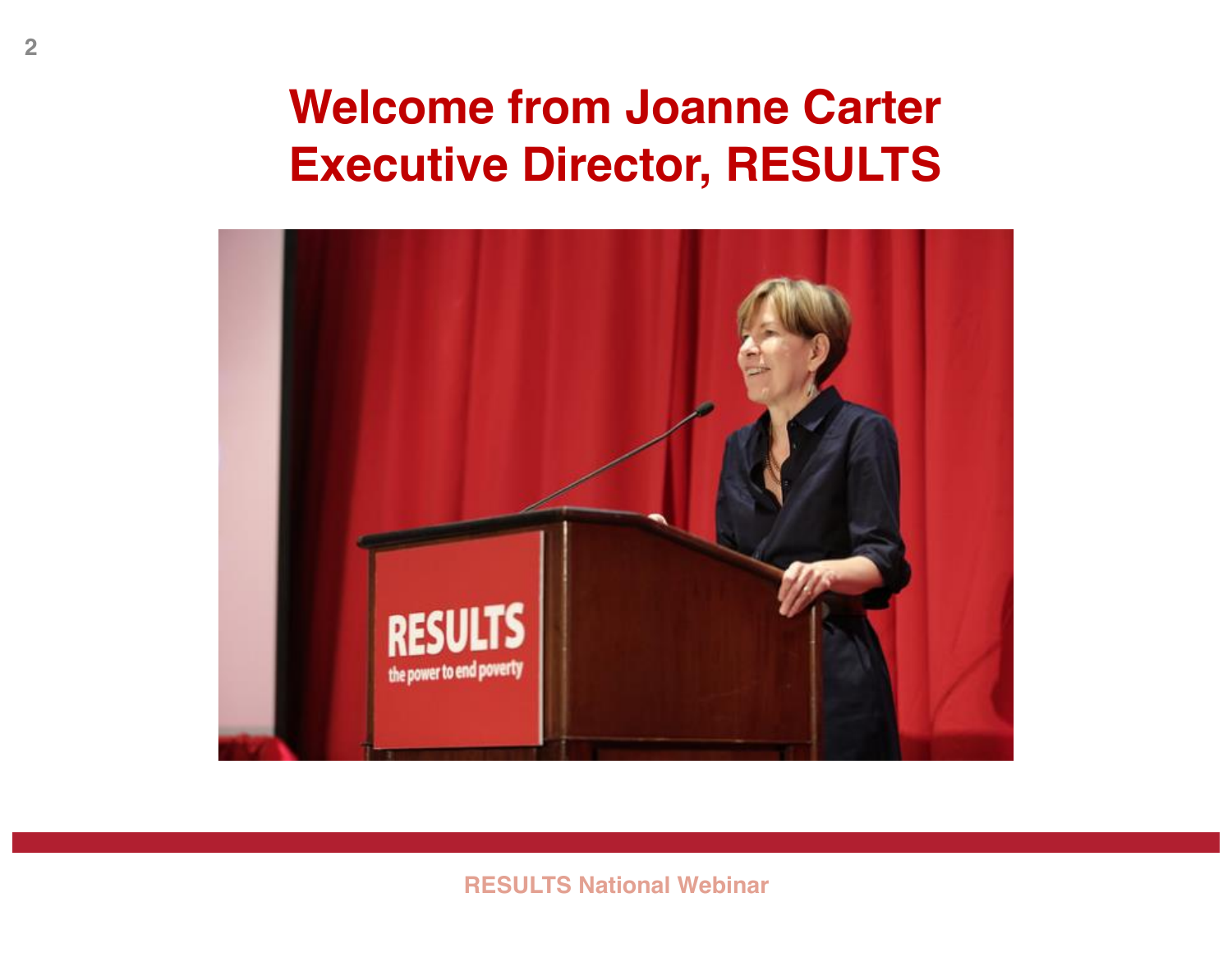

#### **Lindsay Lee Plack**

**Government Relations Director U.S. Global Leadership Coalition**

Plack serves as Director of Government Relations at the USGLC where she oversees the coalition's engagement with Capitol Hill and other policymakers. Lindsay joins the USGLC from the Glover Park Group where she spent five and a half years managing government and public affairs work for a range of internationally-focused clients, including foreign governments, non-profits, and multinational corporations. She also served as a Senior Lobbyist at The Oldaker Group. Prior to joining the private sector, Lindsay worked on Capitol Hill for Congressman Joe Knollenberg (R-MI) and managed his national security, foreign policy, and related appropriations portfolios.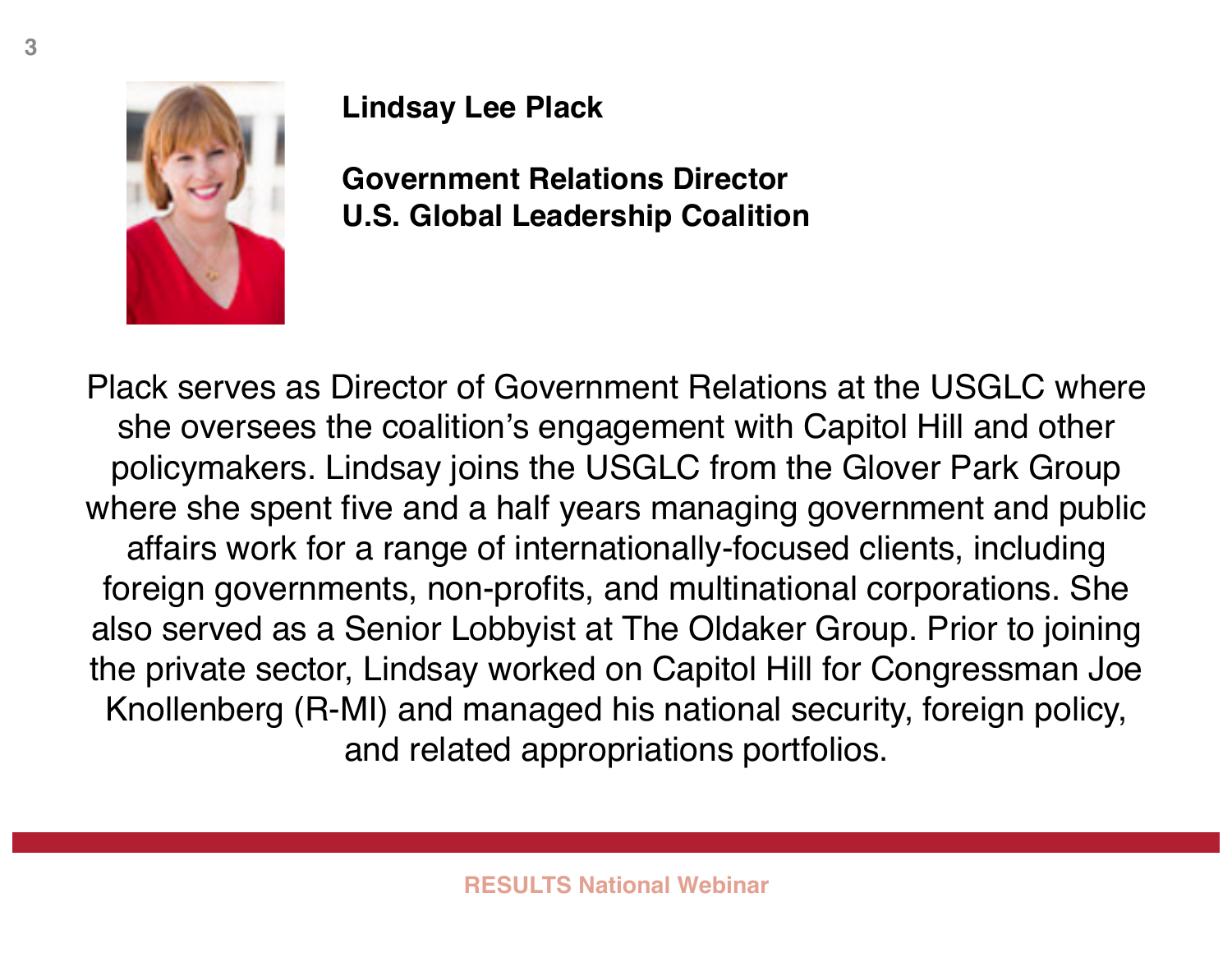### **Asking Questions**

When prompted, unmute your line on your computer (click  $\ell$  in Fuze) or press \*1 on your phone to share.

If you are not sharing, please keep your line muted.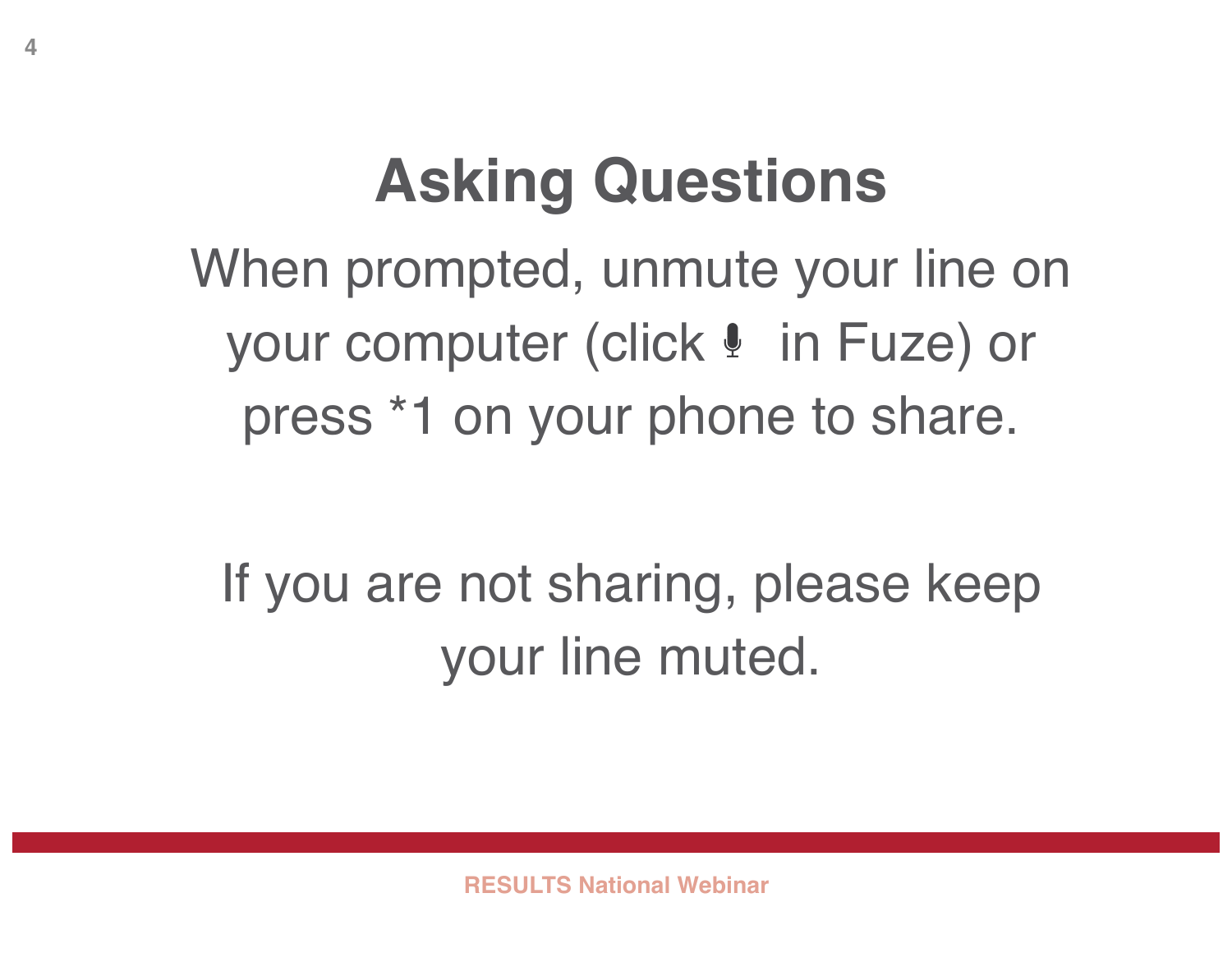#### **John Fawcett Director, Global Policy and Advocacy**



### **Legislative Update**

E-mail: jfawcett@results.org Phone: (202) 783-7100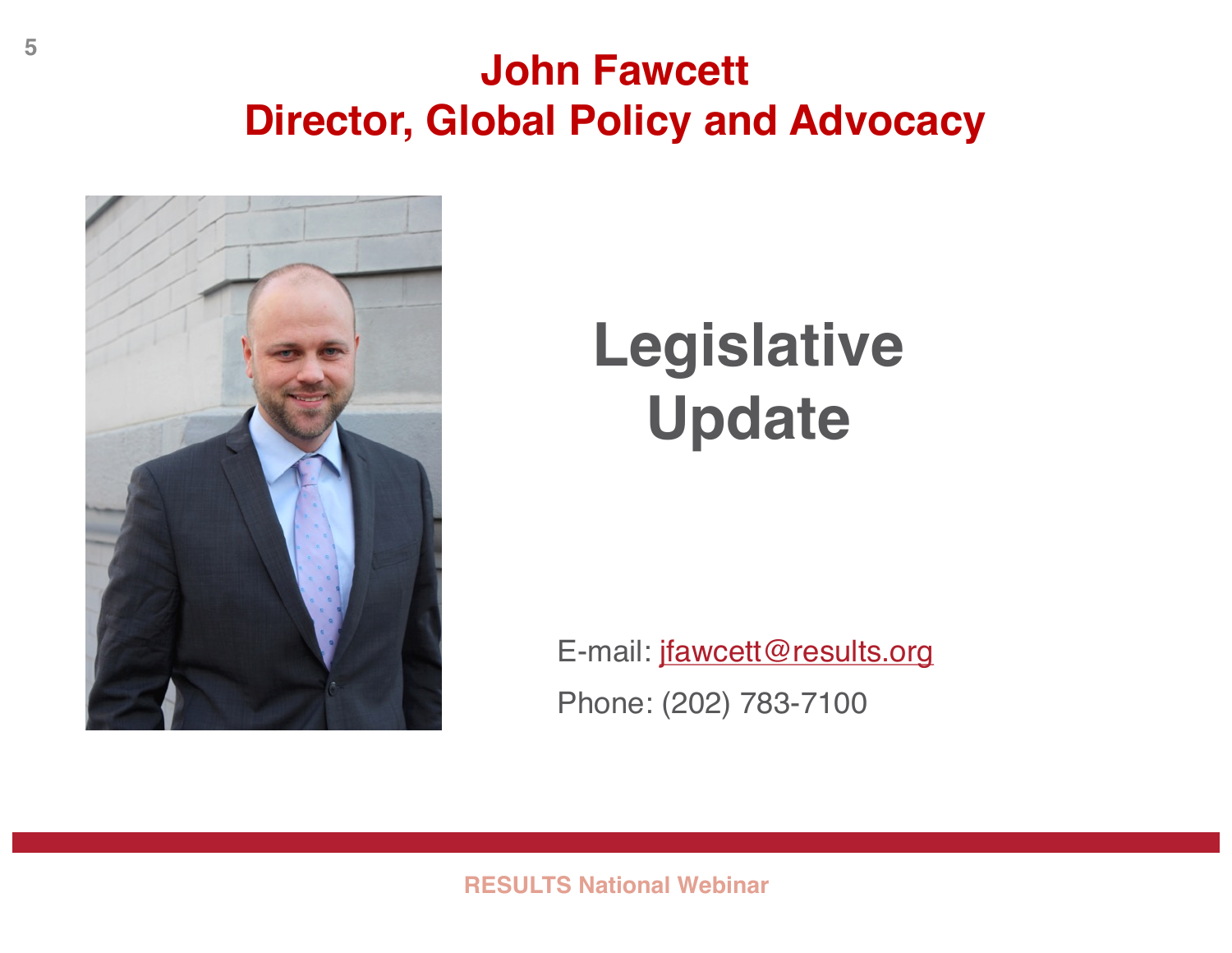# Legislative Update

- FY 2017 Appropriations Update
- FY 2018 Appropriations Actions
- What's Next?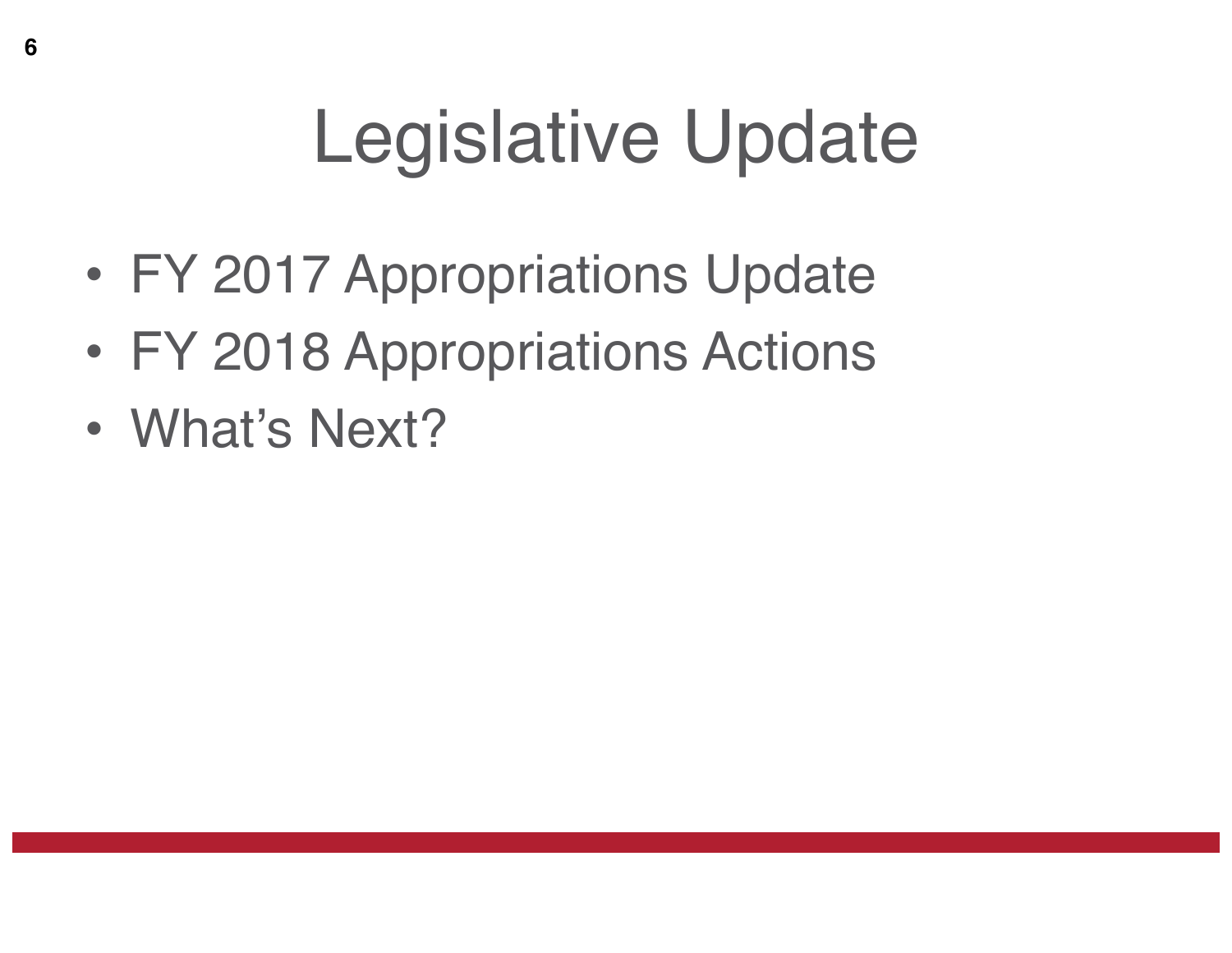# FY 2017 Appropriations

| <b>Account</b>                                | <b>FY2016</b> | <b>FY2018</b> | Increase (%)            |
|-----------------------------------------------|---------------|---------------|-------------------------|
| <b>Maternal &amp; Child</b><br>Health         | \$750m        |               | $$814.5m $54.5m $8.6\%$ |
| Gavi                                          | \$235m        | \$275m        | \$40m (17%)             |
| <b>Tuberculosis</b>                           | \$236m        | \$241m        | \$5m (2.1%)             |
| Global<br>Partnership for<br><b>Education</b> | \$70m         | \$75m         | \$5m (7.1%)             |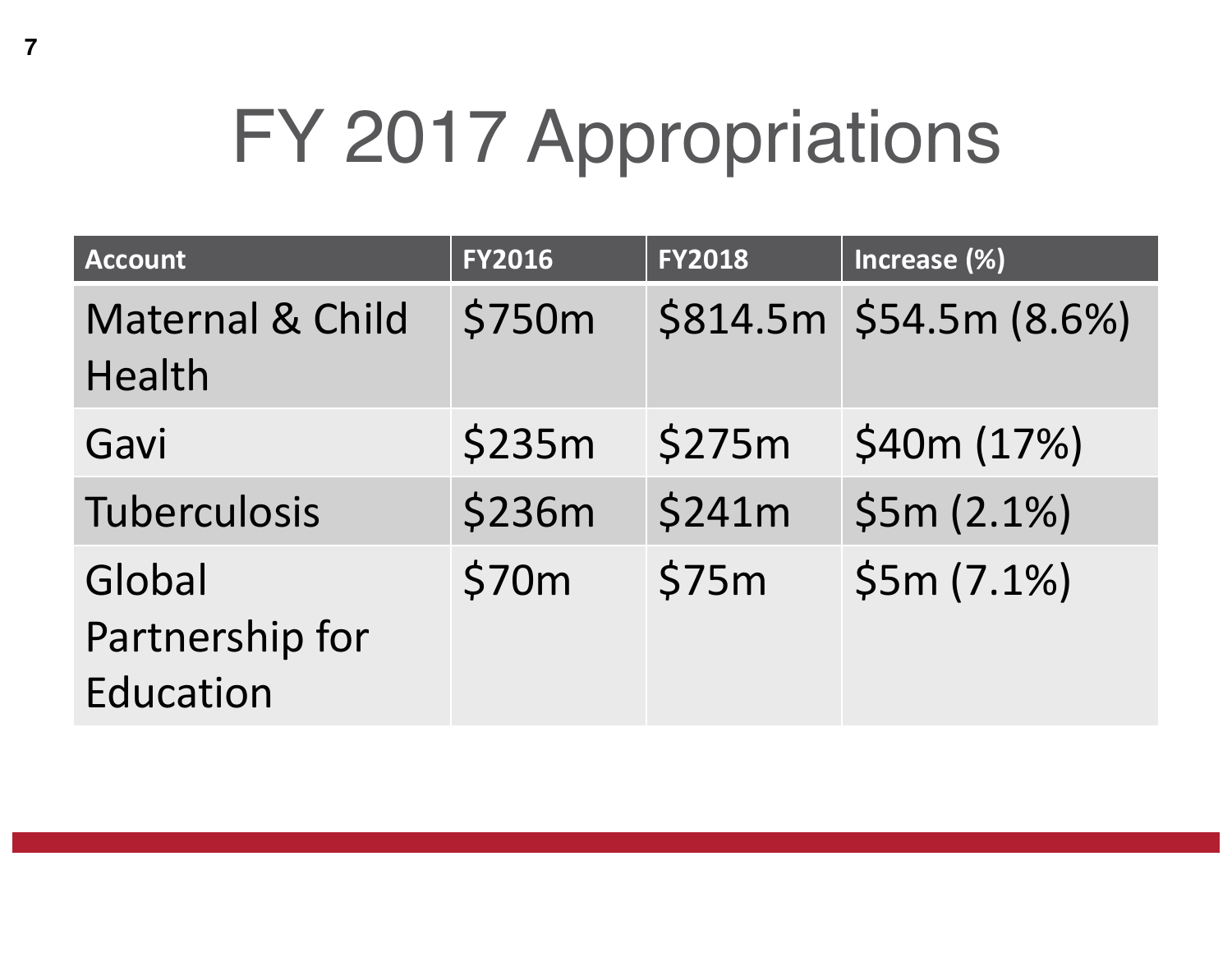# FY2018 Appropriations

- Senate Maternal and Child Health, Gavi, and Nutrition Dear Colleague Letter:
	- o Led by Sen. Collins (R-ME) and Sen. Coons (D-DE)
	- o Asks appropriators for robust funding for maternal and child health, Gavi, and nutrition to support ending preventable maternal and child deaths
	- o 29 signers
- Senate Global TB Dear Colleague Letter:
	- o Led by Sen. Brown (D-OH) and Sen. Young (R-IN)
	- o Asks appropriators for robust funding for the bilateral tuberculosis program at USAID
	- o 10 signers

More: http://www.results.org/issues/appropriations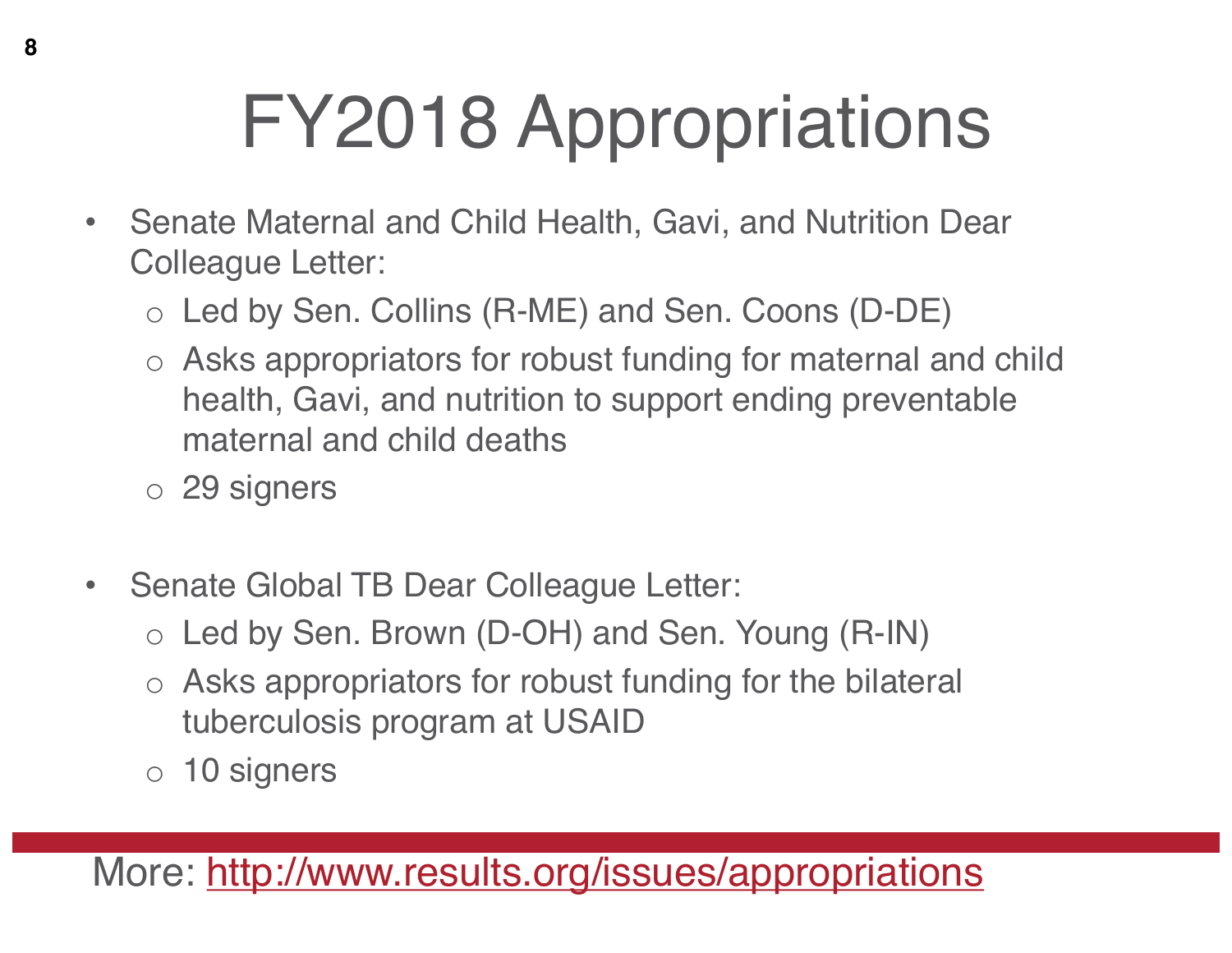# What's Next?

- FY 2018 Budget Action
- Global Partnership for Education
- Reach Every Mother and Child Act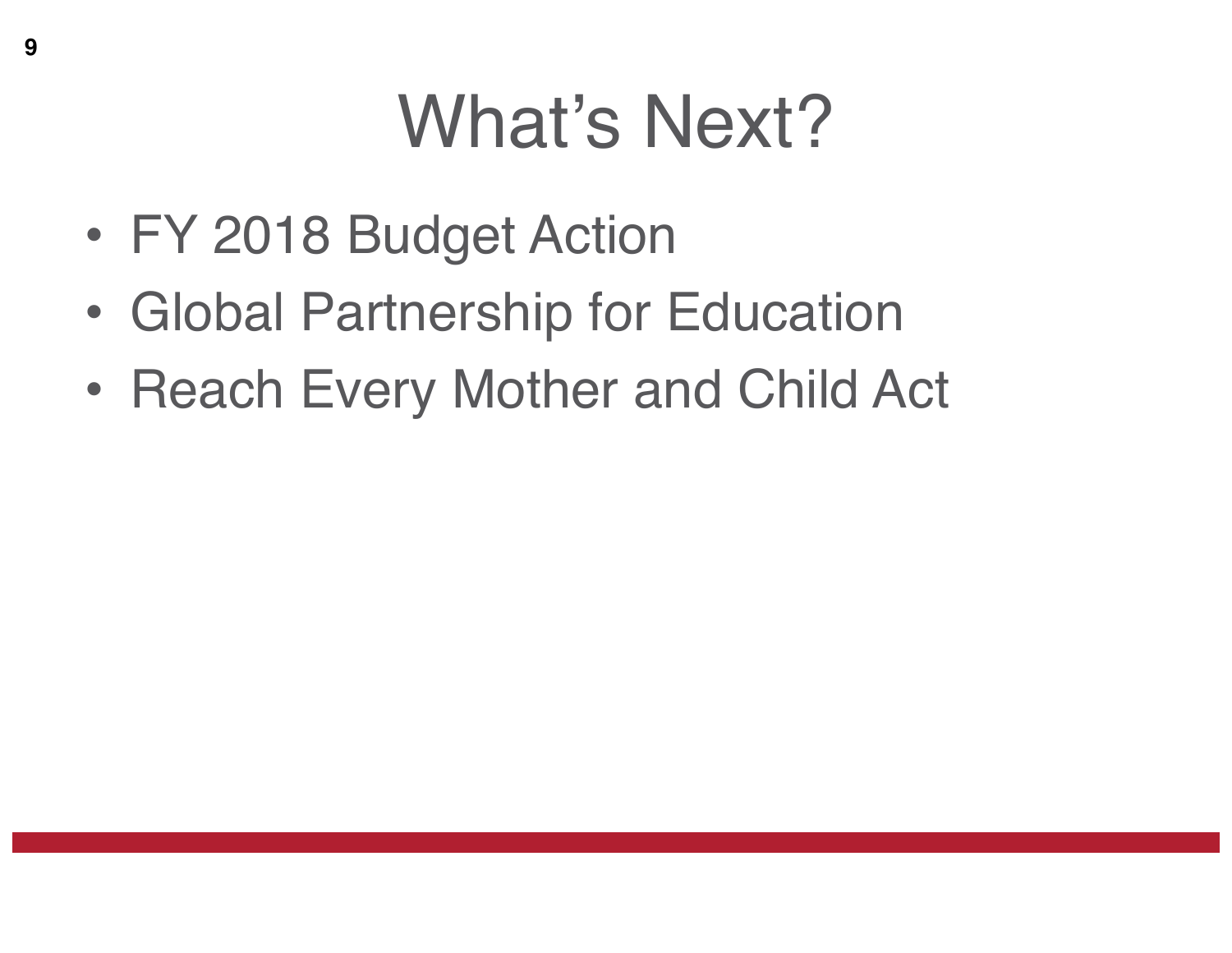### **Ken Patterson** Director of Global Grassroots Advocacy



### **Grassroots Café**

E-mail: kpatterson@results.org Phone: (828) 398-4562

**RESULTS National Webinar**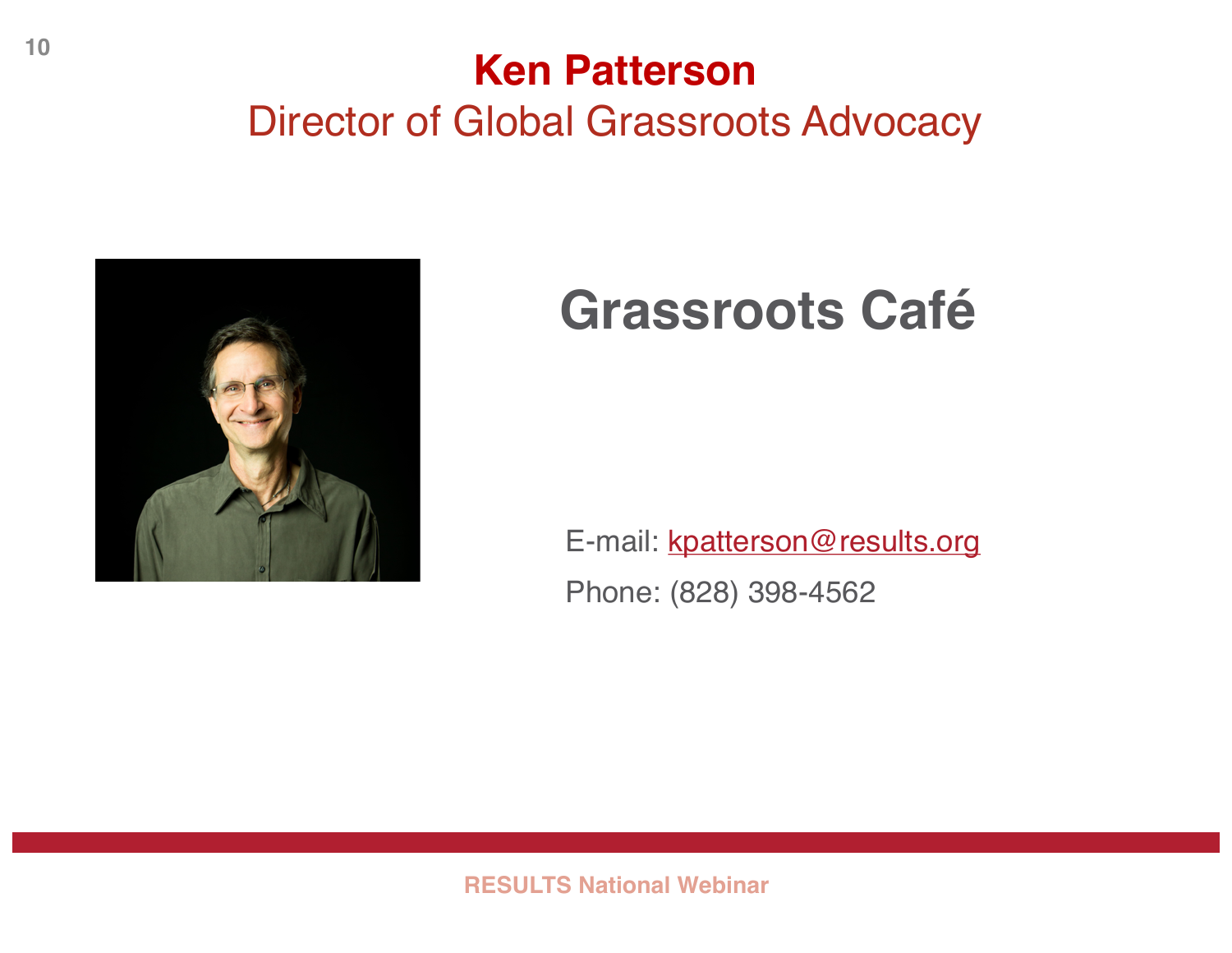## **First 100 Days Campaign Round-Up**

*"Since we launched our First 100 Days Campaign, RESULTS advocates have had over 100 face-toface meetings with members of Congress, and 200 more with congressional aides. That's more than three meetings per day. On top of that, they've published 300 pieces of media - almost half of last year's record-breaking total in four short months."*

*--Joanne Carter*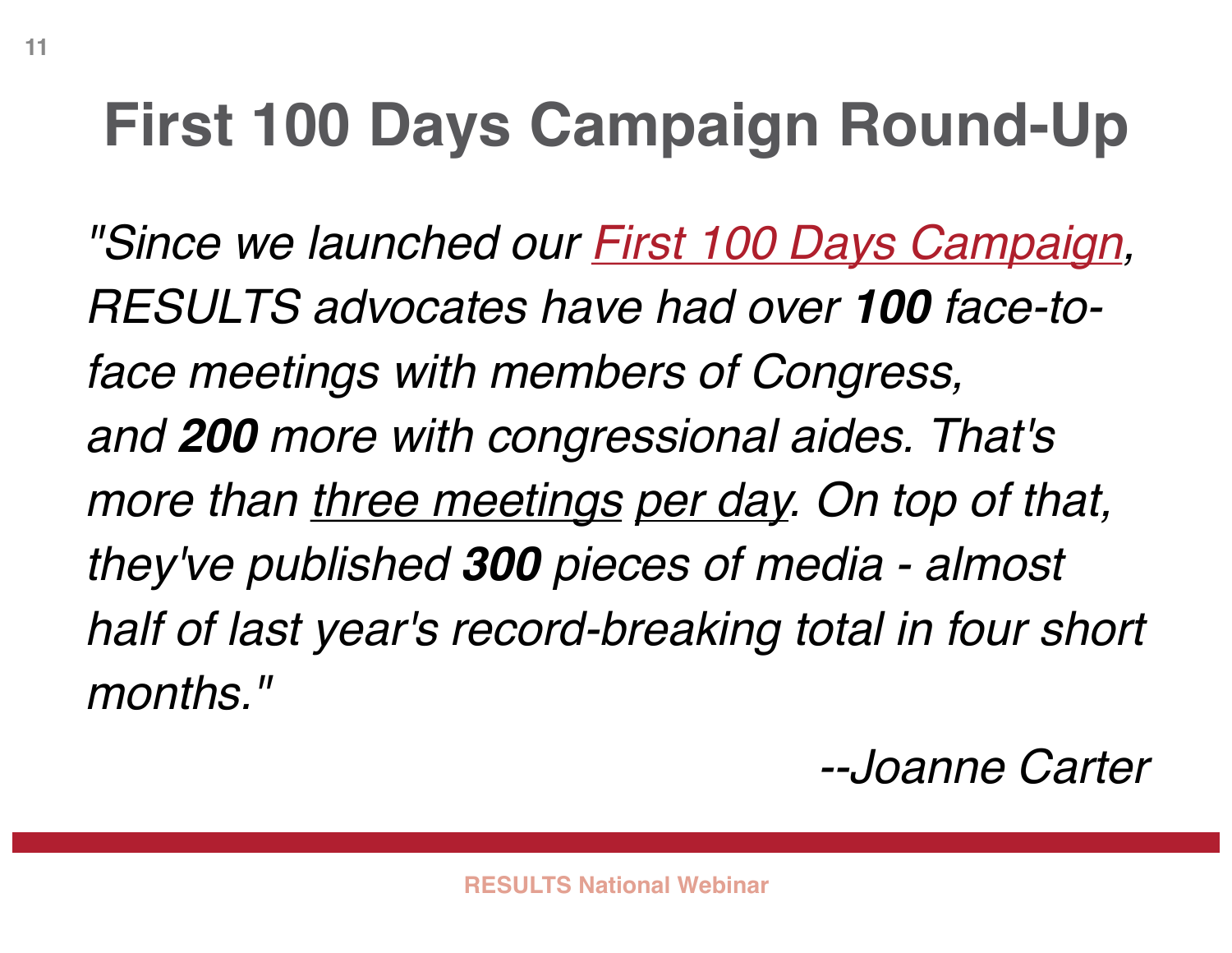## **First 100 Days Campaign Round-Up**

- 80% of Global Groups held 228 meetings with Reps, Senators, & staff, including 60 face-to-face meetings with Reps--best start on record.
- 48% of Global Groups reported 125 outreach activities. Image if 100% of groups were doing outreach! We are on our way 500 outreach activities in 2017!
- 49% of Global Groups generated 135 pieces of media**.**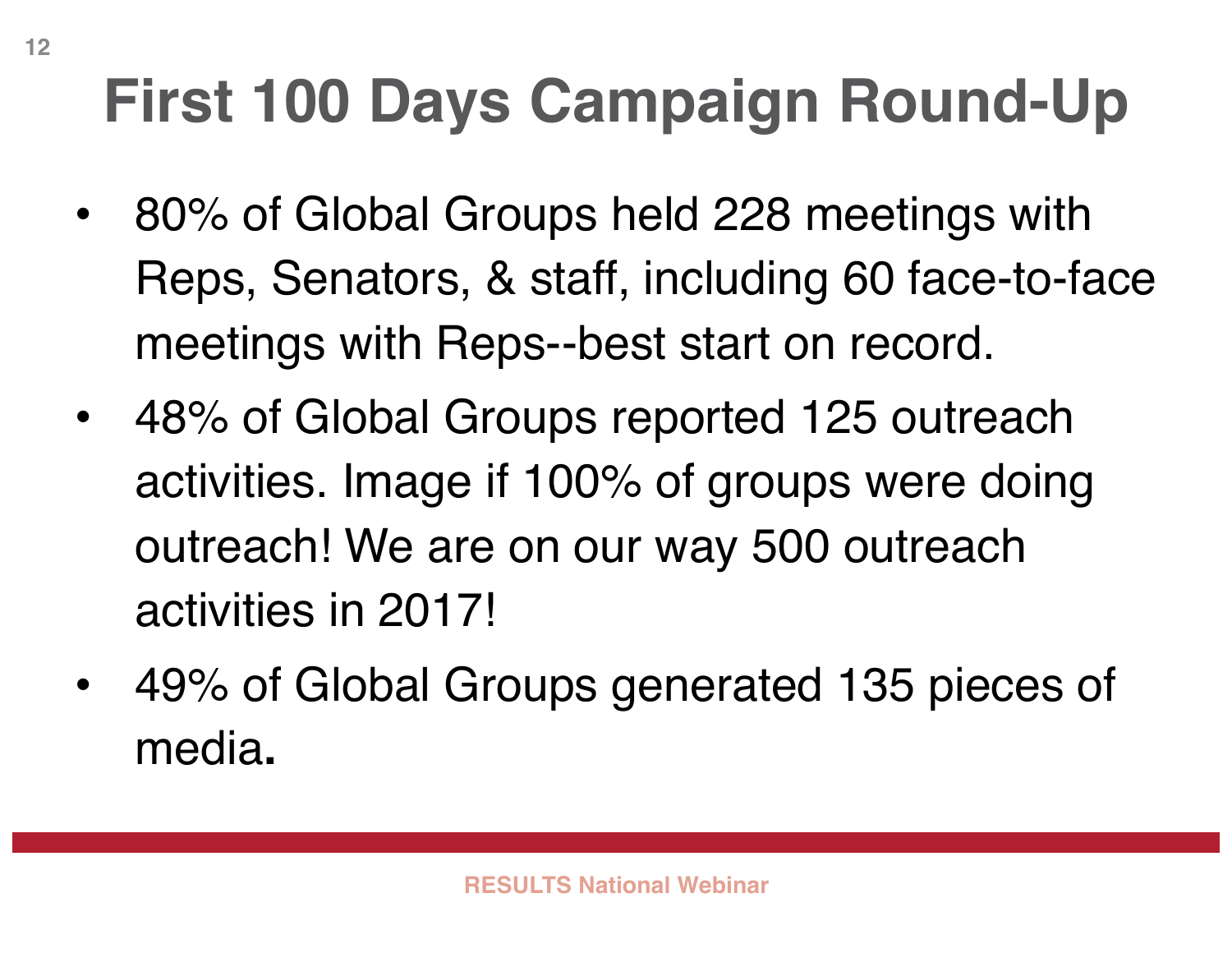### **Continuing First 100 Days Momentum**

- **1. Create a bold group plan for the balance of 2017 http://www.results.org/skills\_center/group\_resourc es\_and\_admin/. Include outreach!!**
- **2. Follow up on appropriations requests and sign-on letters with Senate offices.**
- **3. Request meetings now for Memorial Day recess and International Conference Lobby Day.**
- **4. Register for the International Conference before 5/15 and invite others: www.resultsconference.org**
- **5. Participate in Friends and Family in May: share First 100 Days outcomes.**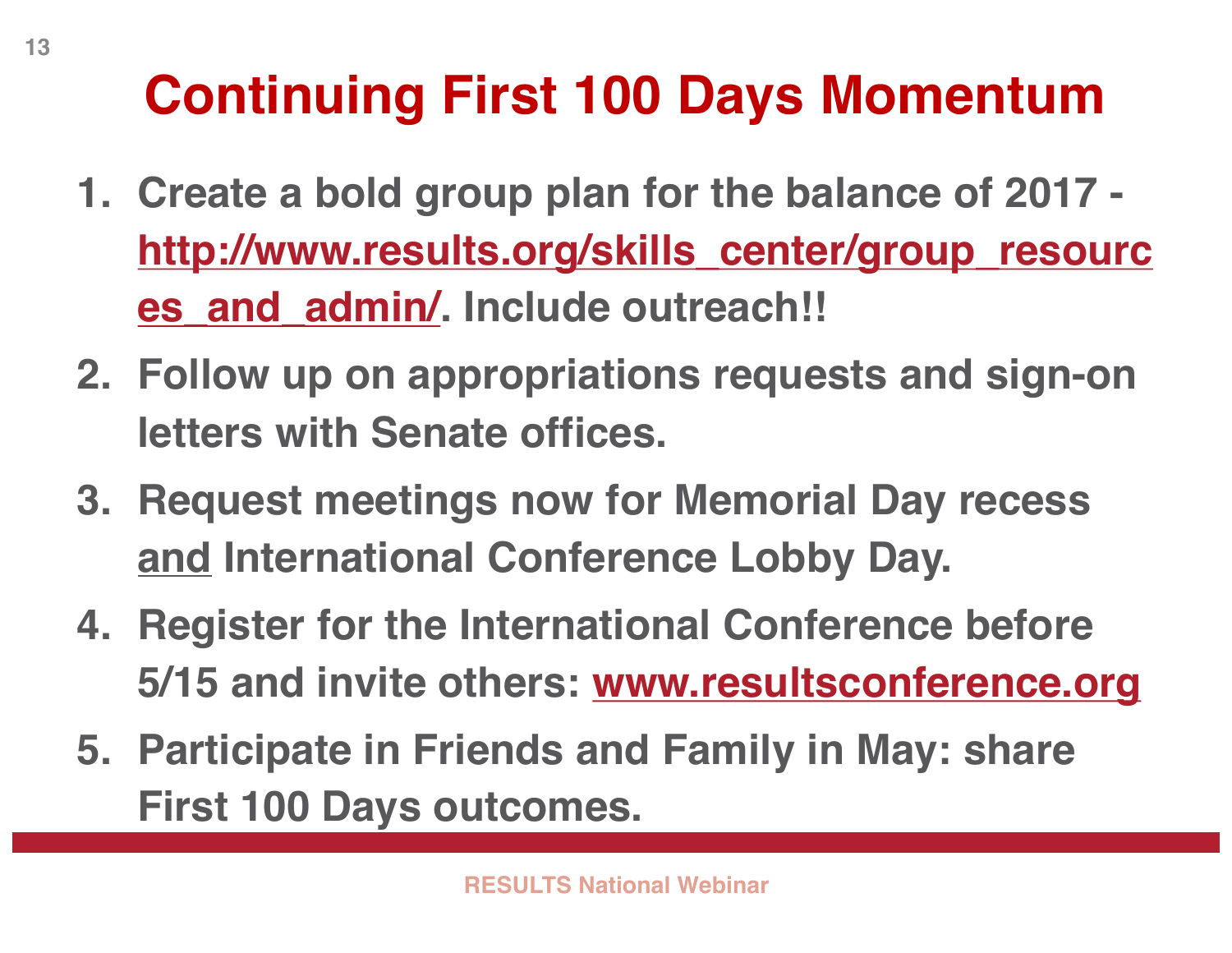### **Leading with Action**

**Shares from Master Advocacy Trainers:**

### **Ana Castillo-Nye, RESULTS Philadelphia Steven McGee, RESULTS Louisiana Rachel Pierce, RESULTS Iowa City, IA Howard Berkowitz, RESULTS Asheville, NC**

### **&**

### **Joanne Didato, RESULTS advocate, Staten Island New York**

**RESULTS National Webinar**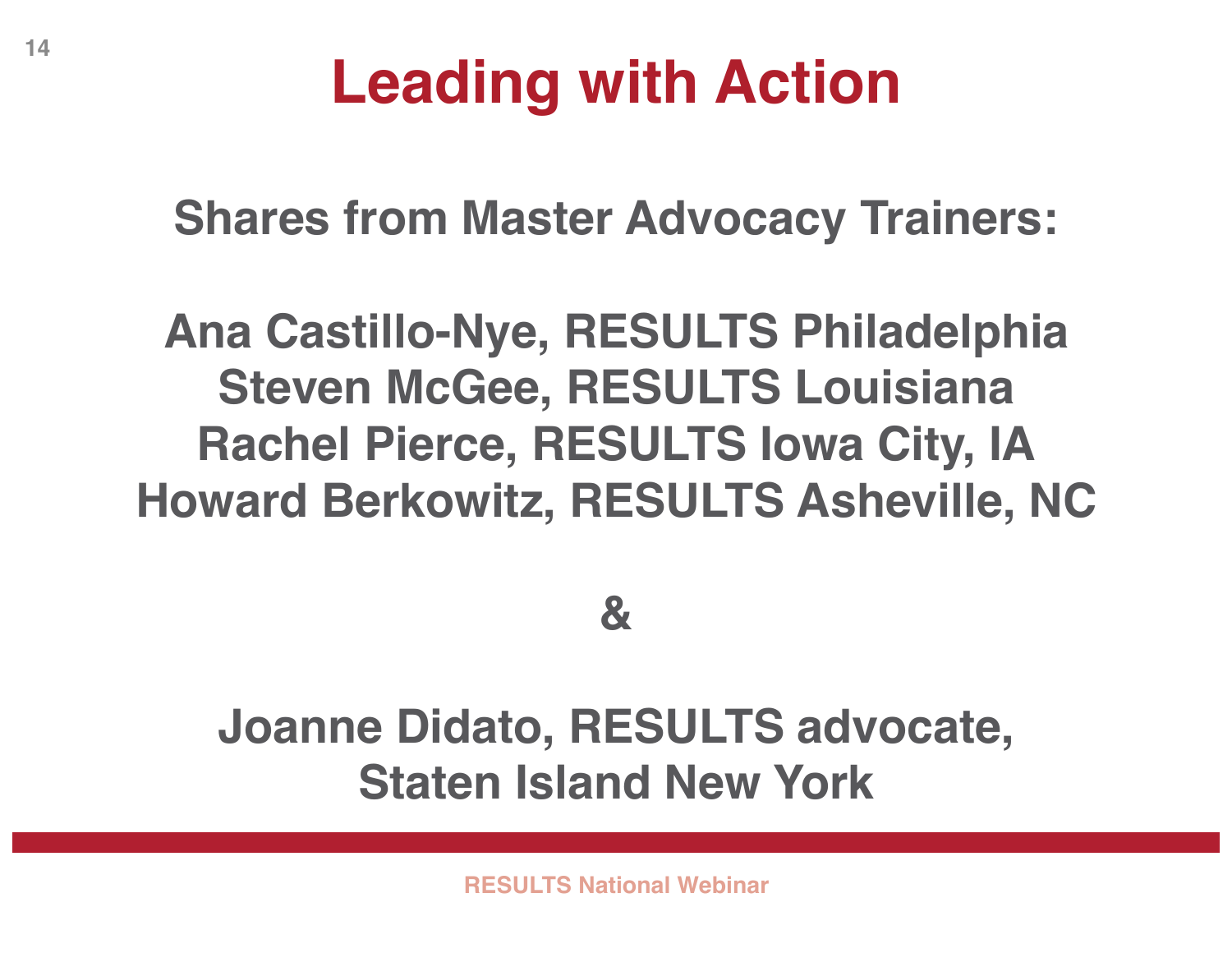## **International Conference**

**www.resultsconference.org**

**Early-Bird Registration Rate Ends Monday May 15!**

**Twitter** sample tweet:

Feeling a call to action? Join @RESULTS\_Tweets this summer in Washington and talk to Congress face-to-face. www.resultsconference.org

**Facebook** sample post:

Congress needs to hear from you. This summer, meet with your representatives face-to-face. https://youtu.be/9HIQzUtpdM0. @RESULTS #Voices4RESULTS

Gap funding application: **http://tinyurl.com/GapFund**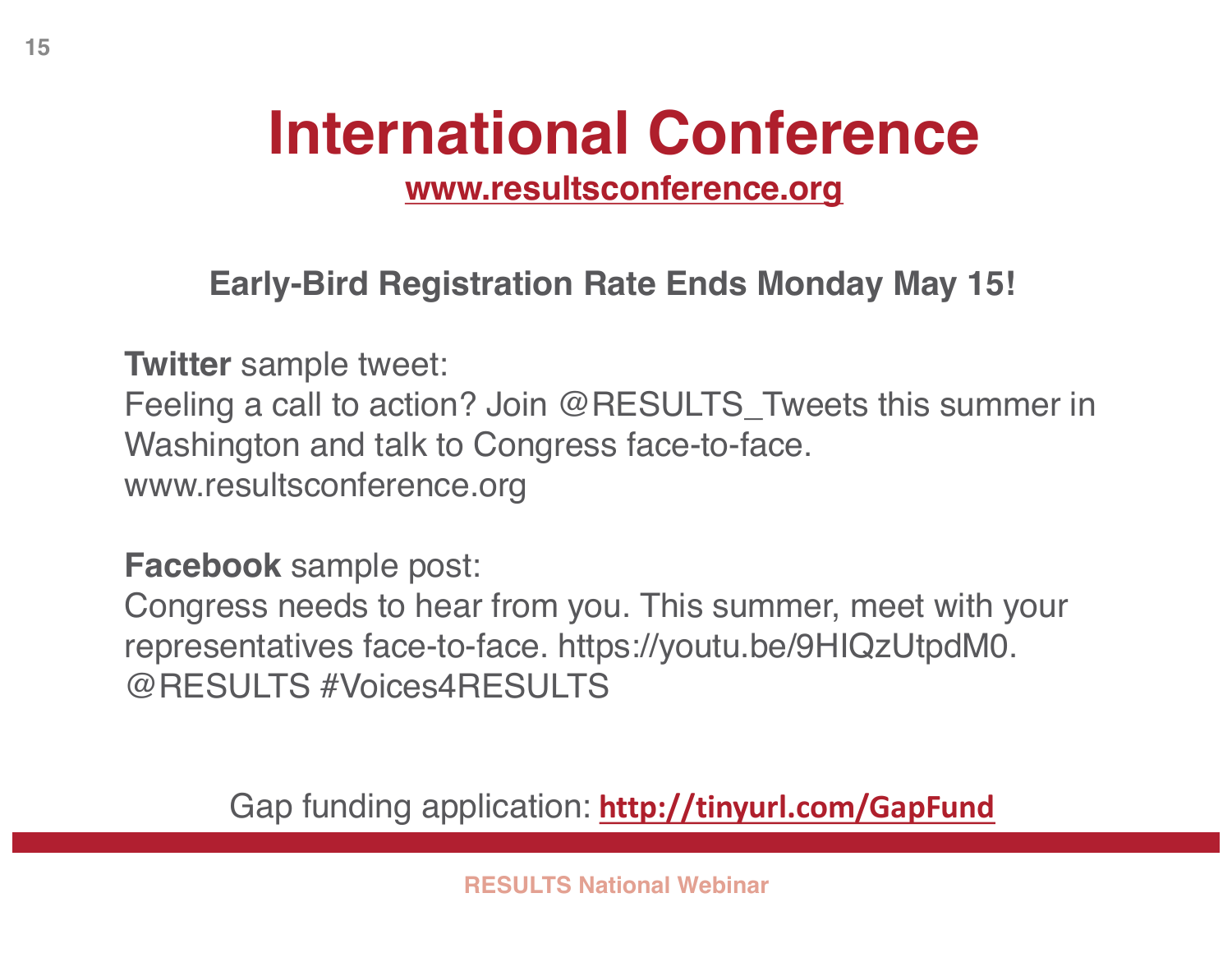## **Speak Up** Friends & Family Campaign

What is it? Online, peer-to-peer fundraising campaign.

When? Monday, May 15 – 26, 2017. *Site is now live – get started today!* Why fundraise?

- Help raise needed funds for RESULTS so we can take full advantage of this extraordinary organizing moment, while protecting the gains we've made against poverty.
- Spread the word about the great work your RESULTS group is doing
- Grow your network of advocates and supporters

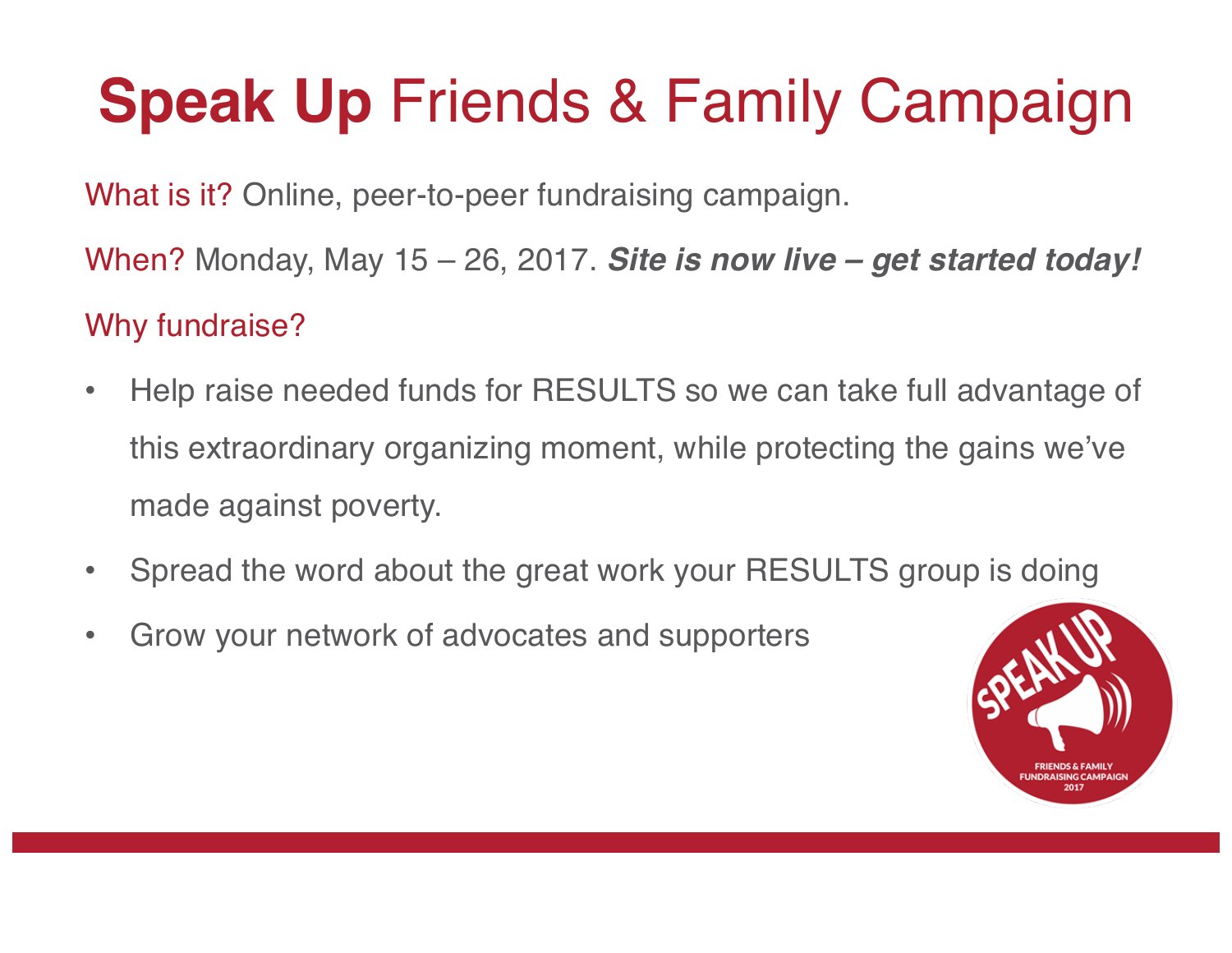## **Speak Up** Friends & Family Campaign

#### Resources available?

- Campaign guide with sample talking points, emails to send to your networks, and social media posts
- Personal fundraising website
- One-on-one support from Mea Geizhals, Grassroots Fundraising Manager, and staff

#### Next Steps?

- Discuss with your group can participate solo or in a team.
	- If this time doesn't work for you, there will be another Friends and Family Campaign in Fall 2017.
- Ready to join or have questions? Contact Mea at mgeizhals@results.org or 202783-4800 x131.

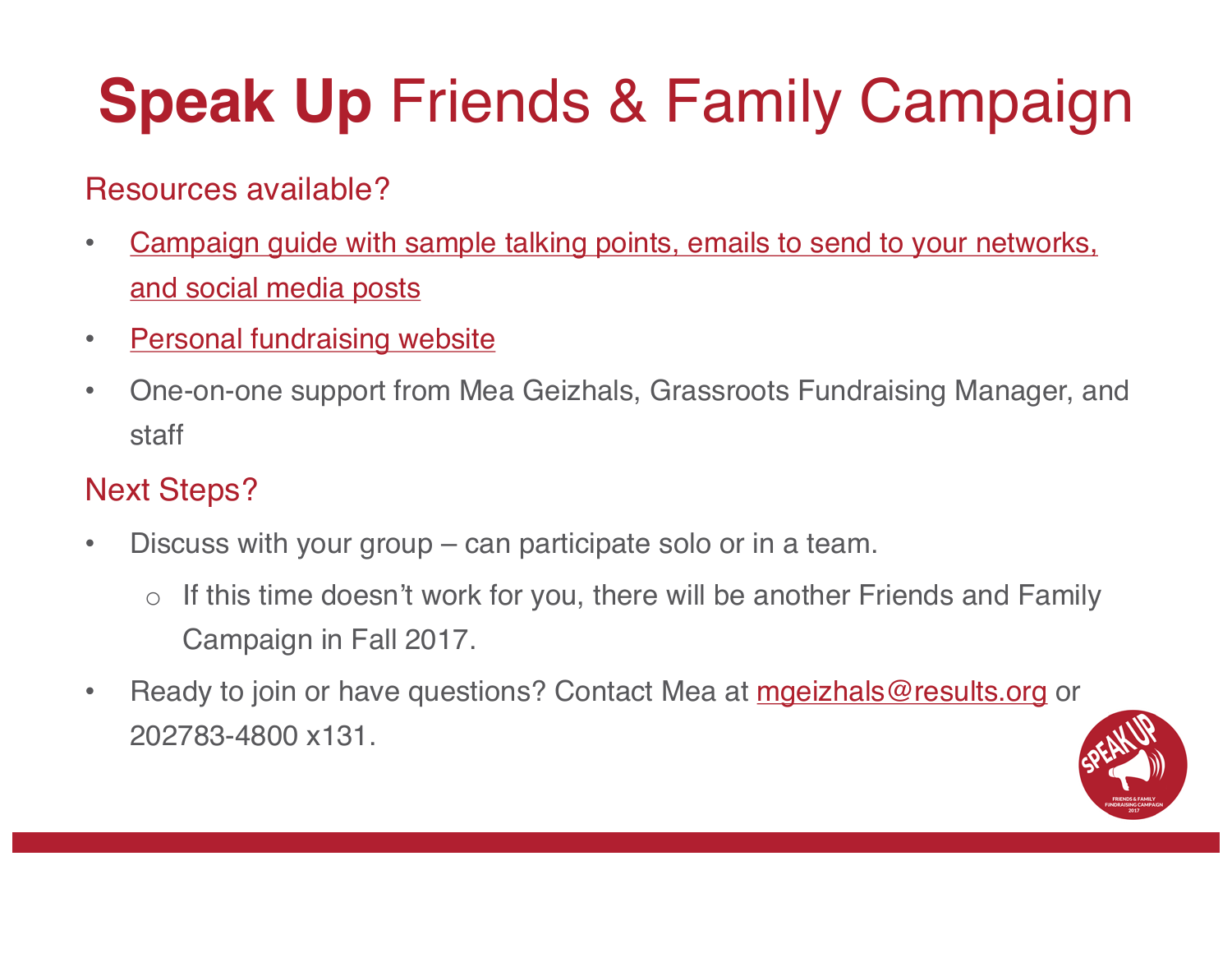### **Anything Your Group Hasn't Reported Yet?**

Report Just an Outreach Activity: http://tinyurl.com/2017GlobalOutreach

Report Just a Lobby Meeting: http://www.tinyurl.com/RESLRF

Report Just a Media Piece: http://tinyurl.com/2017GlobalMedia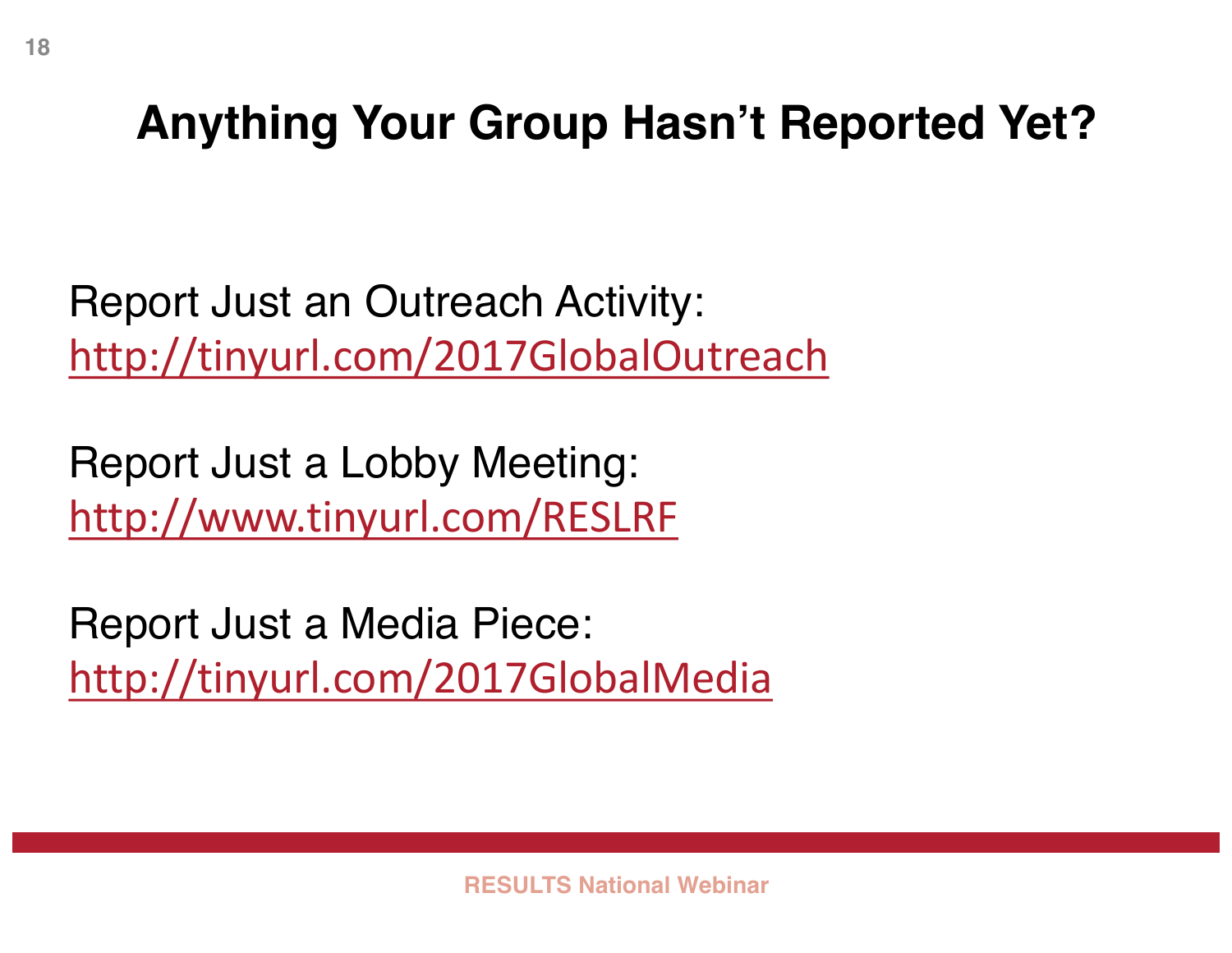## **Announcements: Dates**

- **Next RESULTS Introductory Call.** Friday, May 26 at 1 pm ET. Register for an upcoming Intro Call on the RESULTS website.
- May 15. Early-Bird Rate for the **RESULTS International** Conference ends.
- **May 23, 9 pm ET**. It's Go Time, Part 2: Next Steps and Best Practices for Engaging Your Community in Advocacy Webinar. This will be an interactive webinar where we'll share best practices, coaching and learning from each other. It will build on a similar webinar held in April. Login: http://fuze.me/34577774 or join by phone at (201) 479-4595, meeting ID 34577774.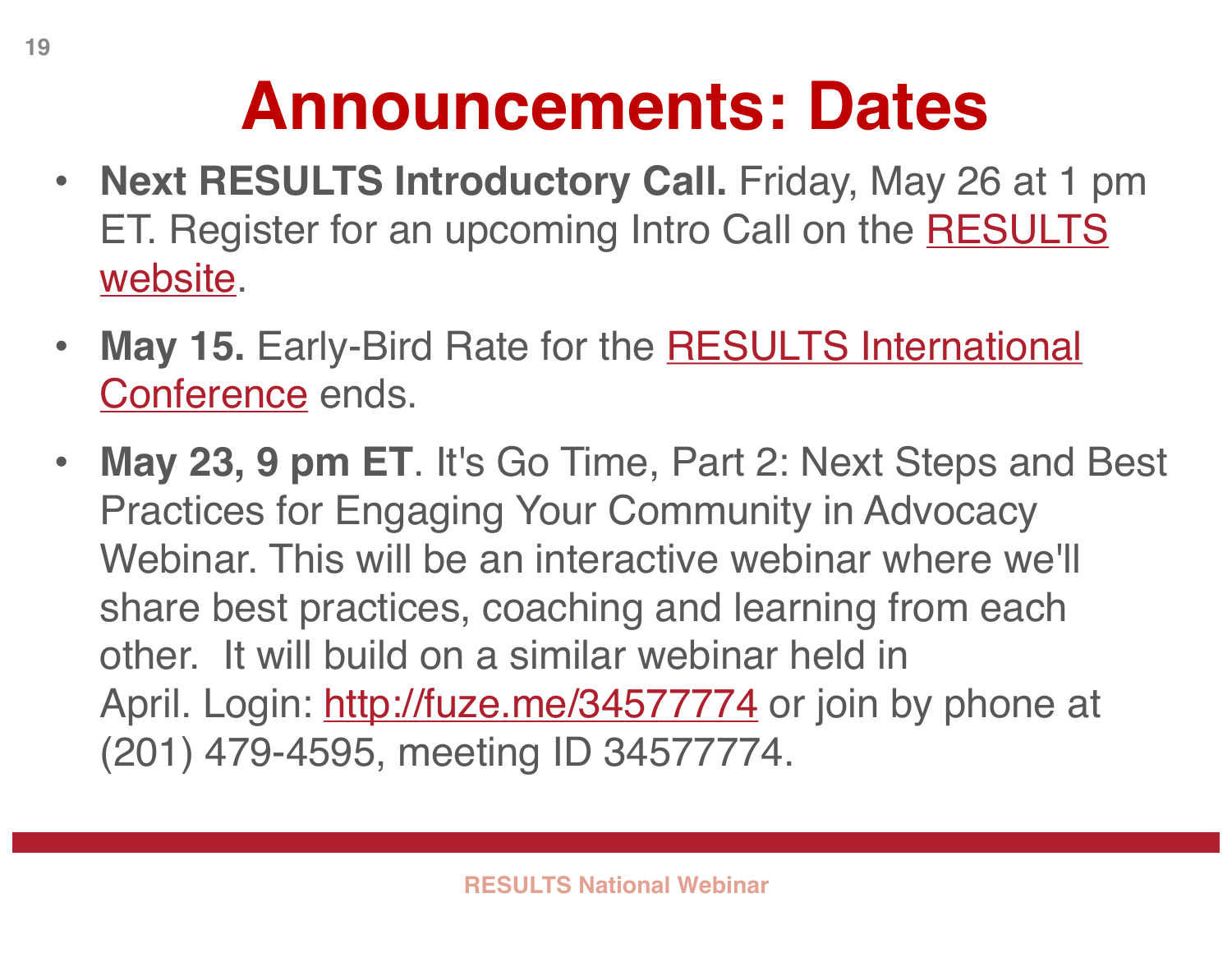#### **<sup>20</sup> Announcements**

#### **RESULTS & RESULTS Educational Fund**

**Grassroots Board Member Election.**

We are pleased to announce that we are accepting nominations for the RESULTS & RESULTS Educational Fund Grassroots Board Member election, to be held this summer. The two seats currently held by Vanessa Garcia and Cindy Changyit Levin will be vacant in July. This election will fill these seats, so that we continue to have four grassroots volunteers serving on our board. You can nominate someone who you think would be a strong voice representing RESULTS volunteers OR you can even nominate yourself if you want to take a bold new step in your leadership journey.

**Nominations will close on Sunday, May 28**. For a full description of nomination eligibility and the nominations process, check out our blog.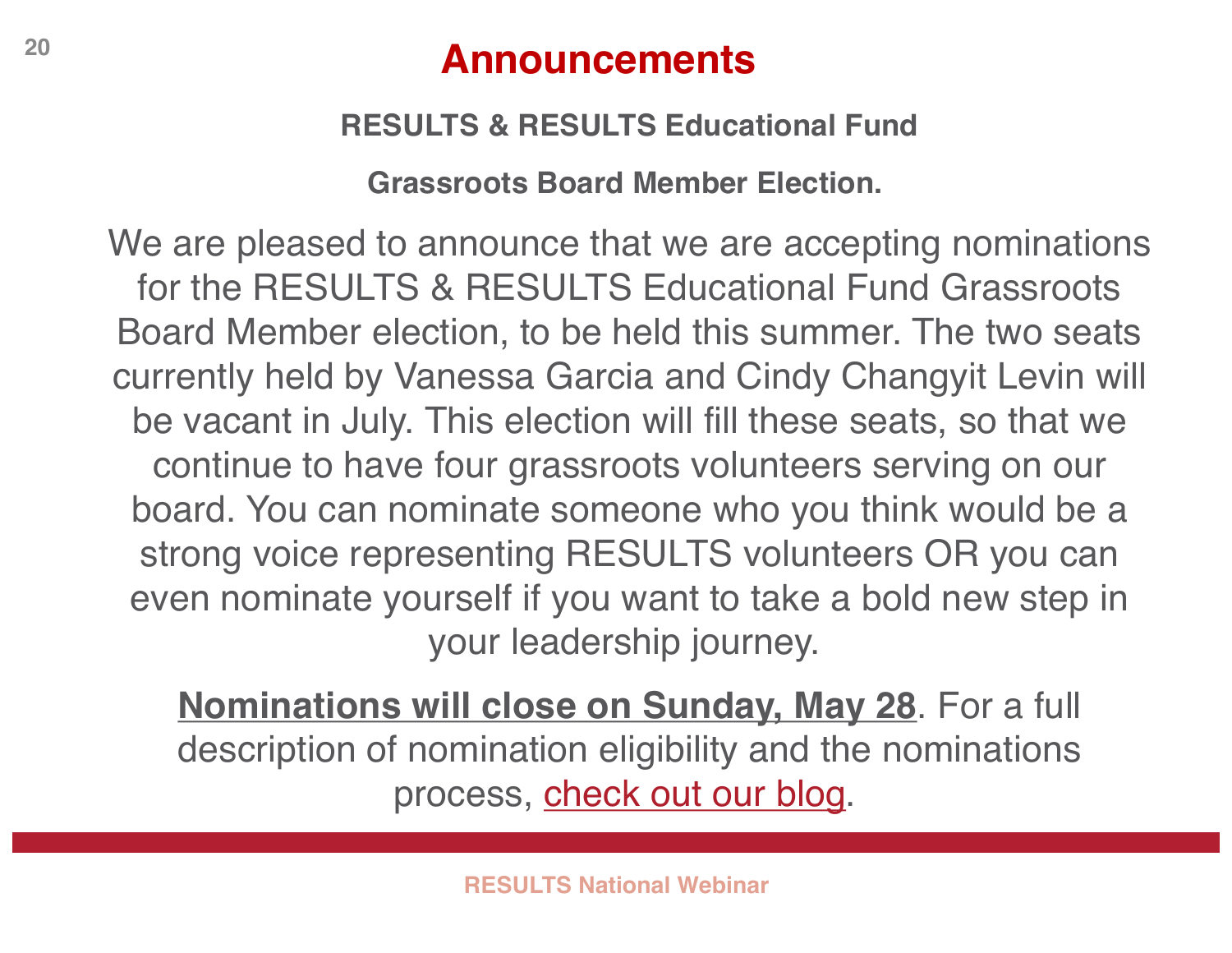#### Laser Talk: Come to the International Conference!

Hi, it's good to see you today, how are you?

That's great to hear! I know you've been interested in what people have been doing to organize and take action since the election. I volunteer with an organization called RESULTS, and it's been just what I've needed to turn my angst into action. In the first 100 days alone, we've have had over 220 meetings with Congress and their staff!

July is our moment to come together, sharpen and build our advocacy and organizing skills, and get face-to-face with Congress and really drive home the issues we care about. I know you're passionate about making a difference in the world. Would you come with me to the International Conference this July?

Our early bird registration rate is open until Monday. I know you wouldn't want to miss out on this opportunity to turn!

#### Mark Campbell Global Health Associate

Email: mcampbell@results.org Phone: (202) 783-7100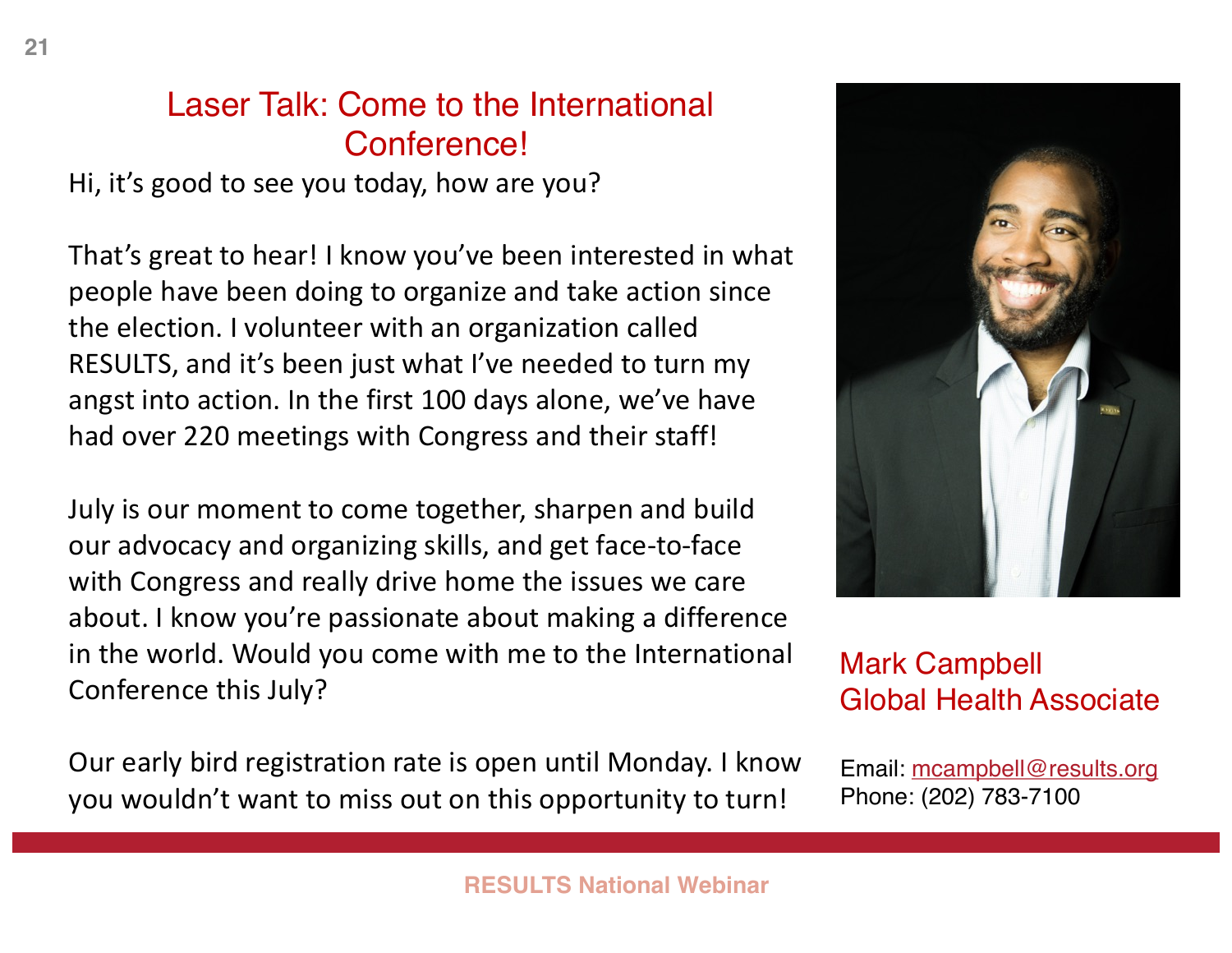### How many people from your group joined in today's webinar?

### Let us know your numbers directly at <u>Imarchal@results.org</u>!